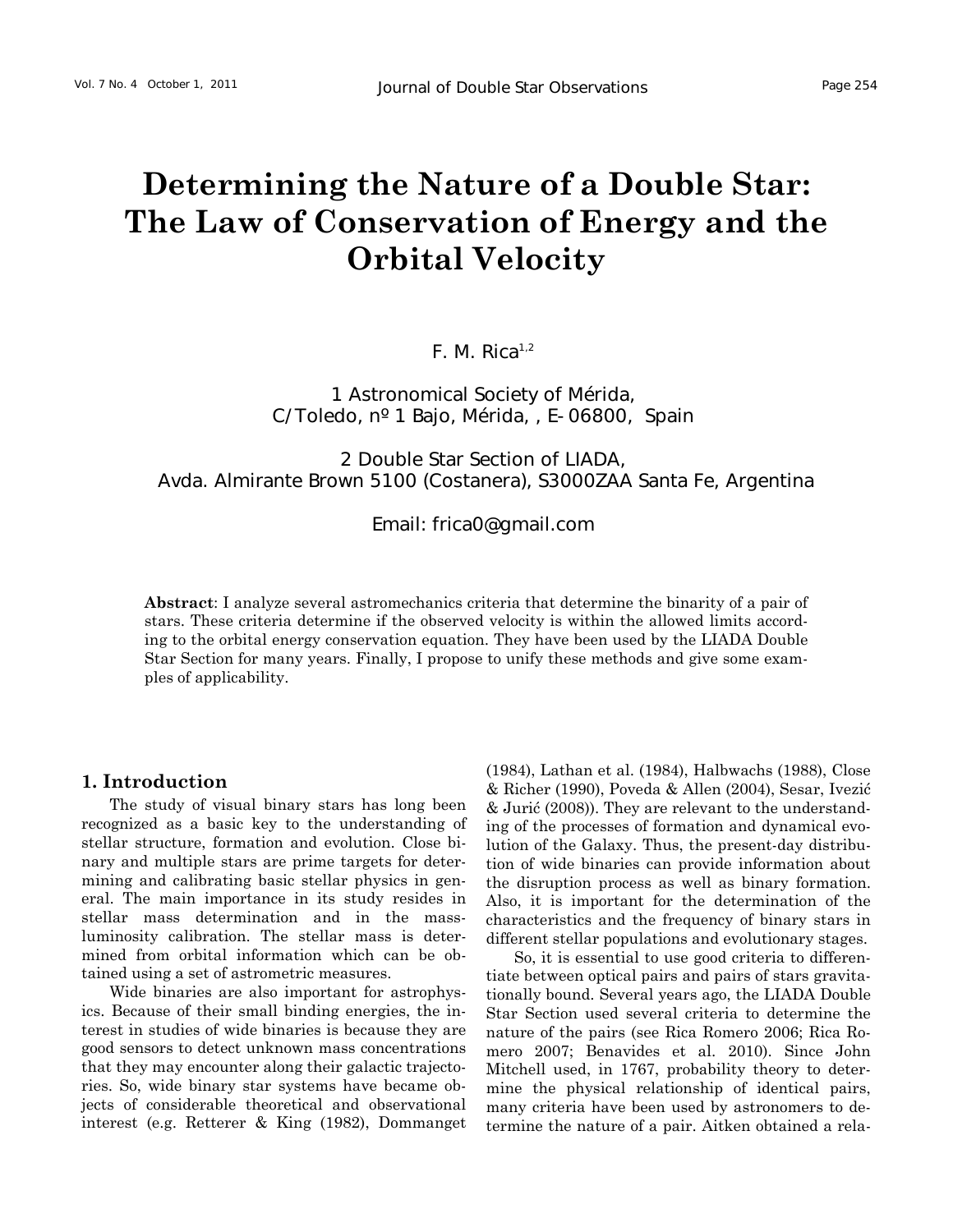tionship between the magnitudes of the stars and the maximum angular separation to be considered as a physical pair (more details were published in Rica Romero (2006)). Often astronomers used probability theory (a detailed historical overview was also published by Rica Romero (2007)) and other critera used the astromechanics. Some of them, used by LIADA, are Dommanget (1955, 1956), van de Kamp (1961) and Sinachopoulos & Mouzourakis (1992).

In this work, we comment, in detail, on the criteria based upon astromechanics, and we explain how we can use the orbital energy conservation equation (also referred to as "*Vis-Viva equation*") to determine the nature of a double star. We start from the total energy equation (kinematic energy plus gravitational potential energy) to derivate the "vis viva" equation, that defines the relative orbital velocity for each moment.

The organization of this paper is as follows: in section two, I start with the definition of the total mechanical energy and finish with the "vis viva" equation that defines the maximum orbital velocity. In section three, I make a historical overview for some works that define the same criteria to determine the nature of the double stars. And finally, in section four I present the same example to determine the nature of the double stars. Appendix 1 describes the process for calculating the relative motion and velocity of the double stars.

# **2. From the Total Energy to the Orbital Velocity**

In the two-body problem, the total orbital energy **3. Historical Overview**  is the sum of the gravitational potential energy and the kinetic energy for the primary and secondary star:

$$
E = \frac{-GMm}{r} + \frac{M(v_M)^2}{2} + \frac{m(v_m)^2}{2}
$$
 (1)

where *G* is the gravitational constant, *r* is the dis- $(v_m)$  is the velocity of the primary (secondary) star relative to the center of mass of the two bodies, and *M* optical pairs. They compiled a sample of 123 wide vis-(*m*) is the mass of the primary (secondary) star.

The total orbital energy can also be calculated using only relative quantities

$$
E = \frac{-GMm}{r} + \mu \frac{v^2}{2} \tag{2}
$$

where *v* is the relative velocity of the secondary with respect to the primary component and  $\mu = Mm/(M+m)$  is the reduced mass.

For elliptical and circular orbits, the total energy is given more concisely by

$$
E = \frac{-GMm}{2a} \tag{3}
$$

where *a* is the semi-major axis.

Dividing the total energy by the reduced mass gives the *vis-viva* energy, commonly known as the specific orbital energy.

$$
\varepsilon = \frac{v^2}{2} - \frac{G(M+m)}{r} \tag{4}
$$

For elliptical and circular orbits

$$
\varepsilon = \frac{-G(M+m)}{2a} \tag{5}
$$

Equating the two previous expressions and solving for *v* yields the *vis viva* equation:

$$
v^2 = G(M+m)\left(\frac{2}{r} - \frac{1}{a}\right) \tag{6}
$$

Equation (6) allows us to determine the orbital velocity of a binary.

In this section, I comment on the same works published earlier, which used the astromechanics to determine the nature of double stars.

#### *3.1 The work of Sinachopoulos & Mouzourakis*

tance between the primary and secondary star,  $v_M$  interested in determining a formula criteria that Sinachopoulos & Mouzourakis (1992; hereafter SM92) knew about the important number of optical pairs in the visual double star catalogs and they were would permit a differentiation between physical and ual double stars with angular separations of between 10 and 20 arcseconds and stellar components brighter than 10 magnitudes. SM92 first rejected those pairs with no agreement on their distances (considering them as optical pairs).

> For the remaining double stars, they calculated the relative tangential velocity (i.e. the relative projected velocity) of the secondary component with re-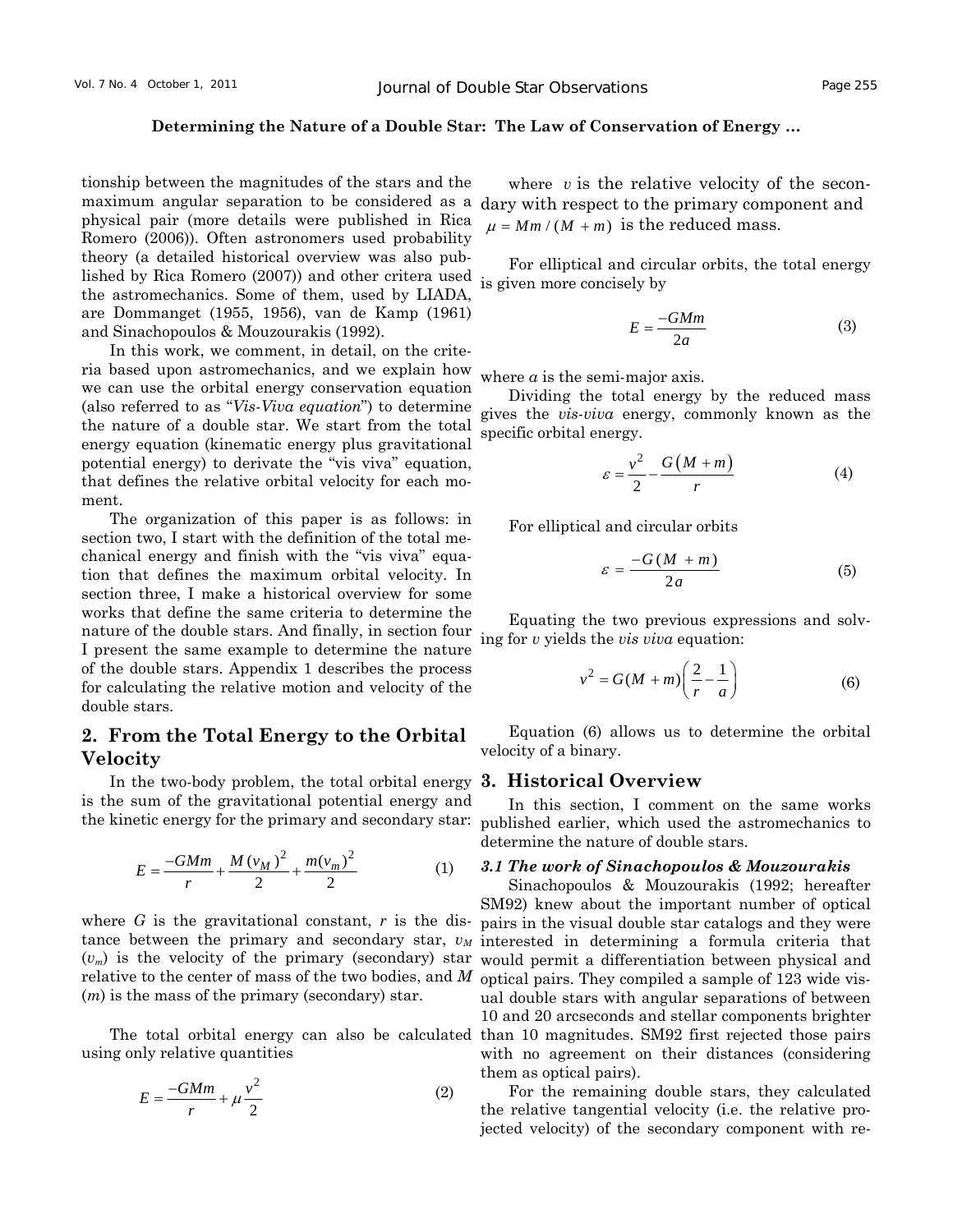spect to the primary (in  $km s^{-1}$ ):

$$
V_{\text{tan}} = 0.0474 \ d \Delta u \tag{7}
$$

relative proper motion of the secondary with respect is the critical value to the primary (in arcsec yr-1).

The relative radial velocity would allow us to calculate the 3-D relative velocity, but this kinematic data is only known for a very few double stars.

The orbital velocity for a circular orbit used by SM92 was:

$$
V_{orb} = \sqrt{\frac{G \Sigma M}{r}}
$$
 (8)

But the *r* value is unknown and then SM92 used the projected separation (*s*) using the angular separation  $(\rho)$  to determine the maximum orbital velocity (assuming a circular orbit):

$$
V_{orb\_max} = 29.78 \sqrt{\frac{\Sigma M}{s}}
$$
 (9)

where  $\Sigma M$  is the sum of the masses (in solar units) and *s* is the projected distance between the primary and the secondary components (in Astronomical Units (AU)).

Because  $s \leq r$ , the last expression gives the maximum orbital velocity for a circular orbit. Their criterion for a pair to be optical was :

$$
V_{tan} - 2\sigma > V_{orb\_max} \tag{10}
$$

where  $\sigma$  is the uncertainty in  $V_{tan}$  (due to the measured error on μ). Does this mean that if  $V_{tan} - 2 \sigma$ Vorb\_max, then the pair is a true binary? Not exactly. If  $V_{tan}$  – 2  $\sigma$  <  $V_{orb\_max}$ , the pair MAY BE a true binary. But we must take into account that SM92 did not use the radial velocity, and so, the observed 3D velocity, V, could be greater than Vorb\_max, and therefore this could be "no binary".

### *3.2 van de Kamp' test*

Prior to SM92, van de Kamp (1961) gave a different view, starting with the "vis viva" equation (Eq. 6) and determined the critical value for a parabolic and  $\Delta v_r$  is the relative radial velocity,  $M_{total}$  is the sum orbit. In a parabolic orbit the semi-major axis,  $a$ , is of the component masses, and  $r$  is the separation beinfinite and the "vis viva" equation can be written as :

$$
v^2 = \frac{2G(M+m)}{r} \tag{12}
$$

where *d* is the distance in parsecs and  $\Delta u$  is the time yields  $G = 4\pi^2$ . The condition for a parabolic orbit In AU units for distances, the solar units for masses and the sideral year for

$$
v^2r = 8\pi^2(M+m)
$$
 (13)

Here, as usual, we have the problem of the *v* and *r* calculations. If the distance, the relative proper motion, and relative radial velocity are known, then we can calculate a 3-D *v* value. But for most of the binaries, the radial velocity is unknown and we can only calculate a projection of *v*. In addition to this, *r* is always unknown although a projection distance can be determined. Therefore, at best, we can obtain a projected value for  $v^2 r$ . It will always be smaller than or equal to the true value. If  $v^2r > 8\pi^2(M+m)$  then the orbit must be hyperbolic. If  $v^2r \leq 8\pi^2(M+m)$  then the orbit MAY BE elliptical.

#### *3.3 The Work of Close et al.*

Close, Richer, and Crabtree (1990) determined the binarity of a sample of wide pairs by comparing the relative orbital velocity with the escape velocity for the system. The escape velocity is the minimum speed of an object without propulsion needs, in order to be able to "escape" from the gravity of the companion star. The escape velocity for most wide systems is considerably lower than  $5 \text{ km s}^{-1}$  so they rejected, as non binary, all of the systems with tangential velocities greater than  $5 \text{ km s}^{-1} + 5\sigma_{Vtan}$ .

To be considered as bound, the system must satisfy

$$
\Delta v_{total} < v_{\rm esc} \tag{14}
$$

where

$$
\Delta v_{total} = \sqrt{\Delta v_r^2 + \Delta v_{tan}^2}
$$
 (15a)

$$
v_{esc} = \sqrt{\frac{2GM_{total}}{r}}
$$
 (15b)

tween the components.

To derive the formula for the escape velocity, we must start from conservation of energy equation: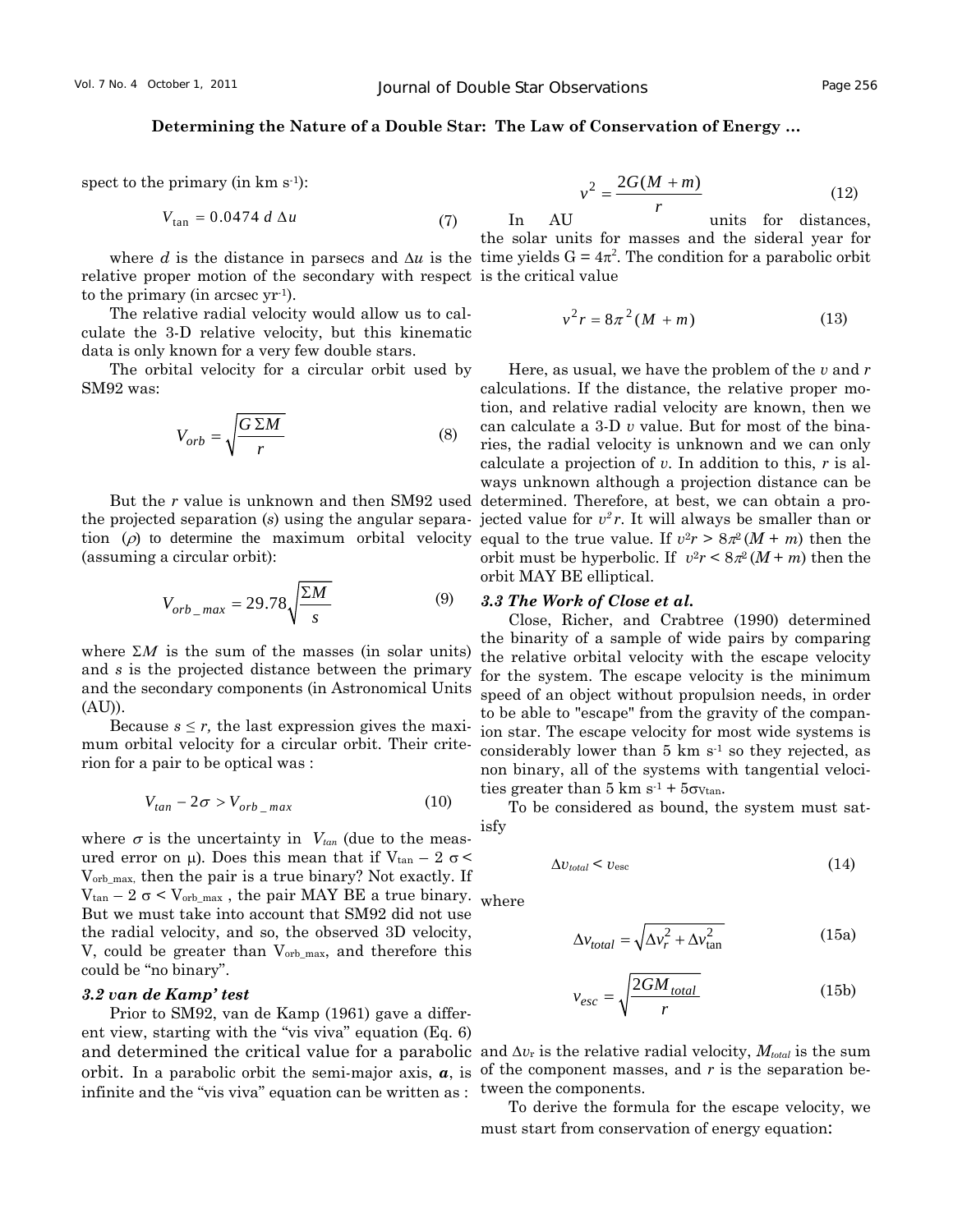$$
E_{total} = E_{kinetic} + E_{potential}
$$
 (16)

where

$$
E_{kinetic} = \frac{1}{2}mv^2
$$
 (17)

$$
E_{potential} = -G \frac{Mm}{r}
$$
 (18)

The escape velocity is the speed at which the kinetic energy plus the gravitational potential energy (i.e., the total mechanic energy) of an object is zero, so:

$$
E_{total} = \frac{1}{2} \mu v^2 - G \frac{Mm}{r} = 0
$$
 (19)

and solving for *v:* 

$$
v_{esc} = \sqrt{\frac{2GM_{total}}{r}}
$$
 (20)

As we commented in other sections, the value of *r vesc*.

# **4. Discussion**

The criteria of van de Kamp (1961), Laird et al. (1990), Sinachopoulos & Mouzourakis (1992) and that of Dommanget (1955, 1956) have been used by the LIADA Double Star Section for several years. But, in the last section of this article, we can see that all of them are based upon the Total Mechanic Energy. Therefore, we must unify these "methods":

SM92, in order to determine the maximum orbital velocity, used the formula (8) which assumed a circular orbit. For circular and elliptical orbits, we must use equation (6).

• van de Kamp (1961) started with equation (6) to determine the parabolic criteria (assuming that the semi major  $axis =$  infinity). This is the same as the escape velocity.

Therefore, to determine the maximum orbital velocity and the escape velocity, we must only use equaitons (6) and (15b) and using *s* instead of *r*. As the true semi-major axis is unknown, we can determine the expected semi-major axis, E(a), as calculated

by Fischer & Marcy (1992):

$$
E(a) = 1.26 \rho \tag{21}
$$

To calculate the tangential and 3-D velocity of a double star, we must use equations (7) and (15a).

## **5. Some Practical Examples**

In this section we are going to present some practical examples.

#### *5.1 BU 787 AB, an Orbital Pair with an Optical Nature*

BU 787 AB (= WDS 03342+4837) is a double star composed of stars of 7.35 (B9V spectral type) and 11.0 magnitudes, separated by 5.3" in 2007-2008. See Figure 1. The Hipparcos satellite (ESA 1997) measured the distance of the primary member  $(261^{+60}L_{40})$  pc). This pair was discovered by Burnham in 1881 (Burnham 1882) and it has 19 measures. Erceg (1984) published its orbital parameters. Surprisingly, a preliminary study made me suspicious of the optical nature of this pair of stars. A detailed study was published by Rica (2011a).

is unknown and we only can use a projected value, *s*. Appendix) with respect to the main component (36.0 ± So the value obtained for  $v_{esc}$  is a maximum limit. 2.0 mas yr<sup>-1</sup>). If I assume that the secondary is located That is, we can only calculate a maximum value of at the same distance as the primary component, then The B component has a large relative motion (see this motion corresponds to a relative velocity of  $44.6 \pm$ 



**Figure 1:** Double star BU 787 = WDS  $03342+4837$ .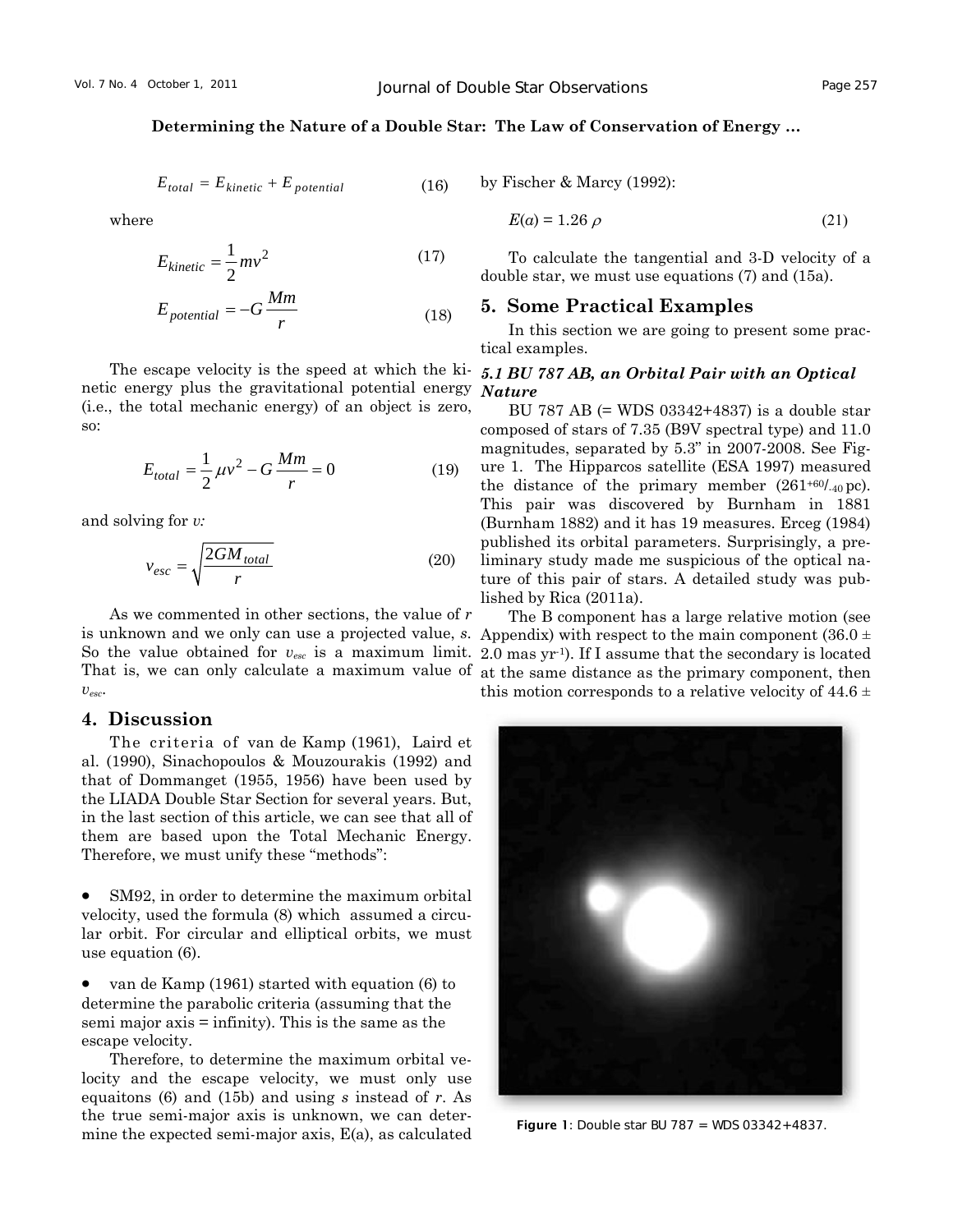nents (3.8 and 1.0  $M_{\odot}$ ), the projected separation (957 motion  $\mu(\alpha) = -120$  mas yr<sup>-1</sup> and  $\mu(6) = -119$  mas yr<sup>-1</sup> AU) and the expected semi-major axis (1,206 AU), I from UCAC3. For the secondary component  $\mu(\alpha)$  = that the observed velocity is much greater than the very similar, suggesting binarity. allowed velocity in order to consider this pair as a gravitationally bound binary (even if I take into ac- mas  $yr<sup>-1</sup>$  and  $\Delta y = -10.0 \pm 1.8$  mas  $yr<sup>-1</sup>$ ) corresponds to a count the errors in the observed velocity). In addition relative velocity of  $20.2 \pm 2.1$  km s<sup>-1</sup>. From the stellar to this, the large relative motion allows me to reject masses for the components  $(0.37 \text{ and } 0.29 \text{ M}_\odot)$ , the the possibility of a common origin binary with compo-projected separation (930 AU) and the expected seminents not gravitationally bound. Therefore, BU 787 major axis (1,172 AU), I calculated a maximum or-AB is an optical pair.

the last one, of an optical double star with orbital pa- km s<sup>-1</sup>. As in the last example, this pair clearly is not rameters. Therefore, my advice to orbit calculators is a gravitationally bound binary. to confirm the nature of the pairs (especially if the relative motion is rectilinear) before calculating their tationally bound system. I used a Monte Carlo simuorbital parameters.

#### *5.2. The case of FMR 19*

In number 2 of volume 7 of this journal (Rica 2011b), I studied a new pair of stars called FMR 19 (= WDS 20502-0640) located in the constellation Aquarius and composed of two M1.5V and M2.5V red dwarfs of V magnitudes 17.02 and 18.24. See figure 2. They are separated by 4.2" in the direction of 333 degrees. Both components have a high and common



2.5 km s<sup>-1</sup>. From the stellar masses for the compo- proper motion. The primary component has a proper calculated a maximum orbital velocity of 2.34 km s<sup>-1</sup>  $136 \pm 6$  mas yr<sup>-1</sup> and  $\mu$ (δ) =  $-129 \pm 6$  mas yr<sup>-1</sup>. They are using equation (6). Using equation (15b), I calculated located at a photometric distance of  $217 \pm 14$  and  $234$ an escape velocity of 2.98 km s<sup>-1</sup>. It is very evident  $\pm$  25 pc. So, both proper motions and distances are

Surely this is not the first case, and not will be equation (15b), I calculated an escape velocity of 1.12 The estimated relative motion ( $\Delta x = -16.0 \pm 0.8$ ) bital velocity of  $0.87 \text{ km s}^{-1}$  using equation (6). Using

> I analyzed the probability that FMR 19 is a gravilation with 25,000 iterations. Monte Carlo methods are a class of computational procedures that rely on repeated random sampling to compute their results. The inputs used in the simulation were: the relative proper motion (in mas yr-1), the distance (in pc), the stellar masses (in solar units), the angular separation, and the expected semi-major axis (in arcsec), E (a). We assumed that the errors for the inputs had Gaussian distributions. For E(a) we used the relation between E(a) and  $a$  of 1.16  $\pm$  0.39. The relation E(a)/a was obtained by the author by using several hundred orbital parameters and their ephemerides from the Sixth Catalog of Orbits and Ephemerides of Visual Double Stars.

> The distribution of E(a)/a is not exactly a normal distribution, but the effect in the vis viva equation was small. The conclusions obtained in this analysis were: a mean distance for the stellar system of  $222 \pm$ 12 pc, with a probability of 83.5 % for having a common distance. The simulation also determined that FMR 19 has no possibility (probability 0%) of being a gravitationally bound binary. However, the high probabilities of a common distance and common proper motions are evidence that allow us to conclude that this pair is likely of common origin and binary in nature although their stellar components don't orbit around the center of mass.

# **Appendix: How to Calculate the Relative Motion and Velocity.**

Figure 2: The binary FMR 19 = WDS 20502-0640<br>To determine the nature of a double star, we must